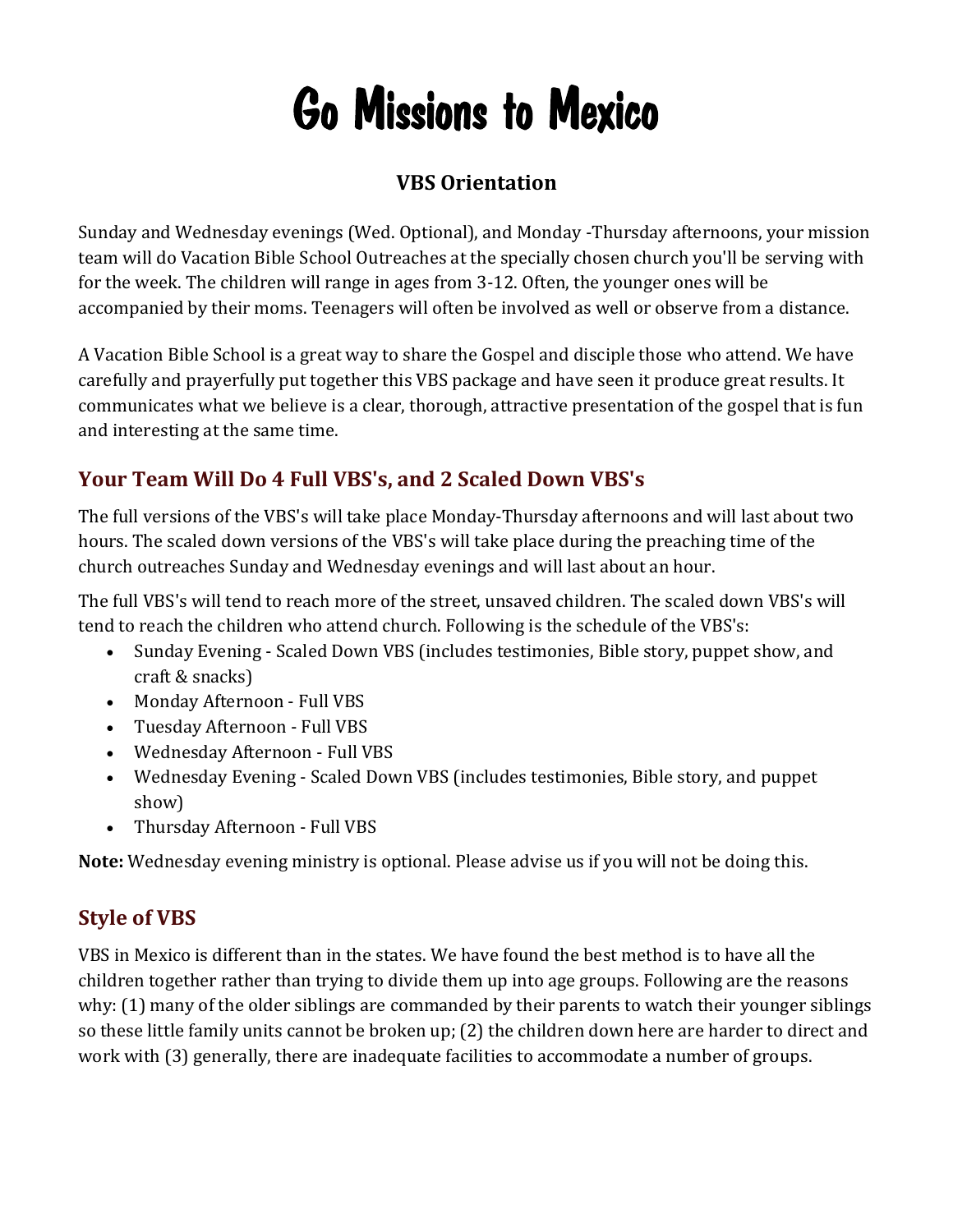## **Full V.B.S. Outreach Schedule - Approximate time 2 hrs.**

- Game time outside with children (20 min.)
- Song time (15 min.)
- Two short testimonies geared towards children (10)
- Drama or skit if you have one (5-10 min.)
- Puppet show (10 min.)
- Memory verse (10 min.)
- Bible story done by Go Missions to Mexico staff (20 min.)
- Crafts & snacks (15 min.)

Following is more detail on each aspect of the VBS's:

## **Game Time - 20 min.**

Your group will play outside games with the children such as jump rope, bean bag toss, ball tosses, duck-duck-goose, soccer, bubbles, face painting, frisbee games, baseball (with plastic bats and balls, etc.). You can organize your mission team into smaller groups who can be in charge of the various games happening. There won't be large group games where all the children will be involved in, but various, smaller games happening at the same time. The children usually will rotate and go from one game to the other as they please. After game time, make sure each group picks up their sports equipment as the children will often try to take it. This is a time to get to know the children and draw a crowd from the community. We would ask if you could, to bring some sports equipment with you for this time.

## **Song Time - 15 min.**

If your team is able, you will do 4-5 children's Spanish songs. If you are not able to do this, then our ministry can do them utilizing your team as desired, or just us doing them. Several of these should be upbeat songs with motions, and several can be slower songs.

## **Testimonies - 10 min.**

Two short testimonies geared towards children (5 minutes each). Please try to share something about how you got saved and how God has changed you, or something God has done in your life that brings Him glory. More on sharing your testimony

## **Puppet Show - 10 min.**

A big highlight of the V.B.S. is the puppet show. We have the puppets and the Spanish scripts. The scripts are easy to follow. They basically just involve voice recognition of each person's puppet. Before each puppet show, we'll do a short practice to orient you. It's really simple so no worries.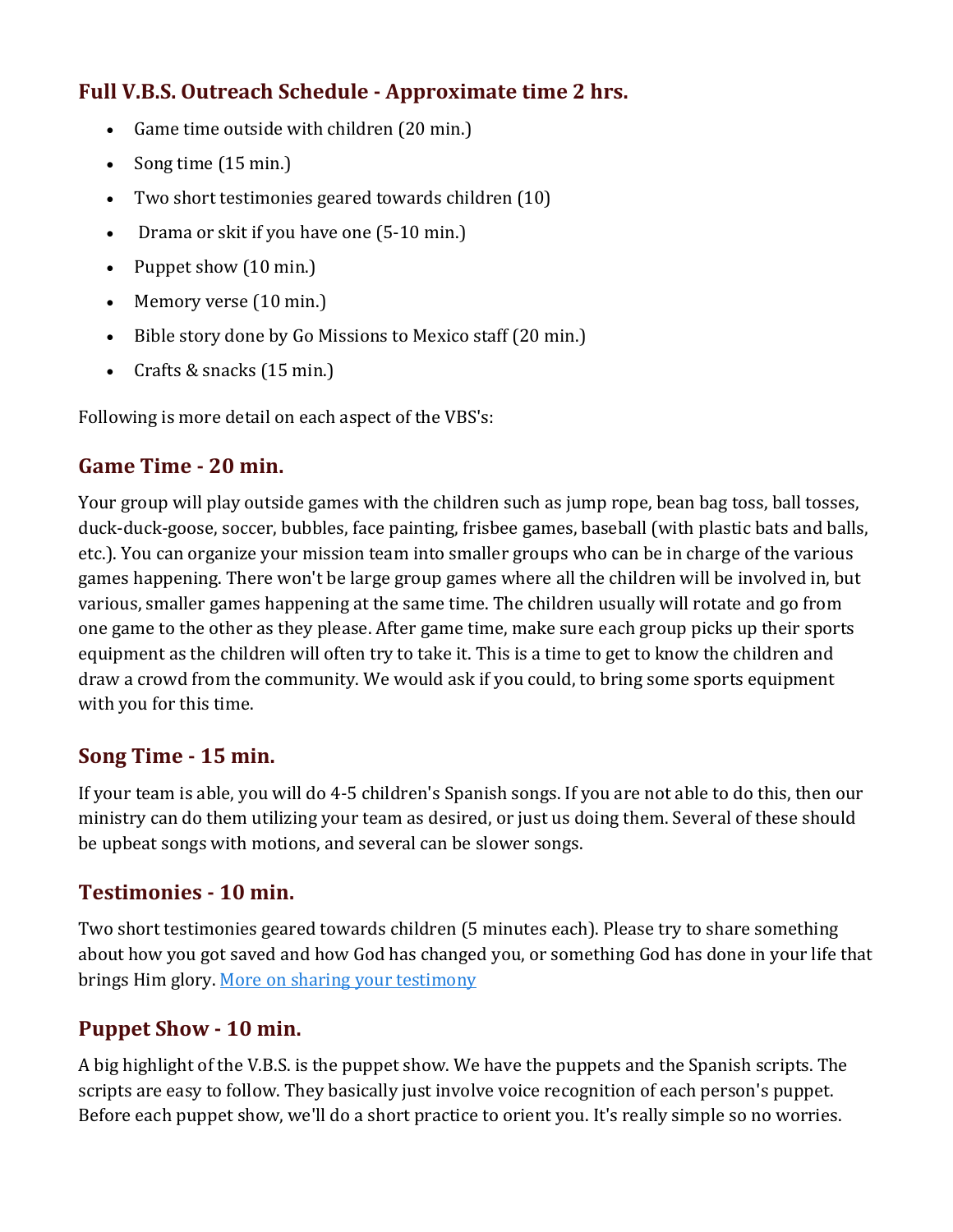## **Memory Verses - 10 min.**

This is a time to embed God's Word into the hearts of those attending the VBS's. These verses will follow the theme of the gospel message and will play a large part in a salvation opportunity we'll give the children on the last day of VBS.

Additionally, during the last VBS, we'll hand out prizes for those who can say from one to all the memory verses. If your team could bring some prizes for the memory verses, it would be great (50- 75 would be good). We'll talk more about what kinds of prizes at the bottom of this page. If your team would like to include the verse in your crafts, here's the verses:

#### **Monday Afternoon**

Romanos 5:12: El pecado vino al mundo por lo que un hombre hizo. Y con el pecado vino la muerte. Entonces, esta es la razón por la que todas las personas deben morir, porque todas las personas han pecado.

#### **Tuesday Afternoon**

Mateo 13:49–50: Así será en el fin del mundo; los ángeles saldrán, y sacarán a los malos de entre los justos, y los arrojarán en el horno de fuego; allí será el llanto y el crujir de dientes"

#### **Wednesday Afternoon**

Isaías 53:5: Pero Él fue herido (traspasado) por nuestras transgresiones, molido por nuestras iniquidades. El castigo, por nuestra paz, cayó sobre Él, y por Sus heridas (llagas) hemos sido sanados.

#### **Thursday Afternoon**

Juan 3:16: Pues Dios amó tanto al mundo que dio a su único Hijo, para que todo el que crea en él no se pierda, sino que tenga vida eterna.

## **Bible Story - 20 min.**

This is done by Go Missions to Mexico staff. Because the children are more unruly in Mexico and harder to control, we find a Bible Story told by us works best. We will tell the story utilizing pictures and verses shown on a big screen TV.

#### Themes of the Bible Stories

- Sunday Evening: "How Sin Affects Our Relationship with God"
- Monday Afternoon: "Creation and Fall of Mankind"
- Tuesday Afternoon: "Moses and the Ten Commandments"
- Wednesday Afternoon: "Life and Miracles of Jesus"
- Wednesday Evening: "Overcoming Temptation"
- Thursday Afternoon: "Crucifixion and Resurrection of Jesus"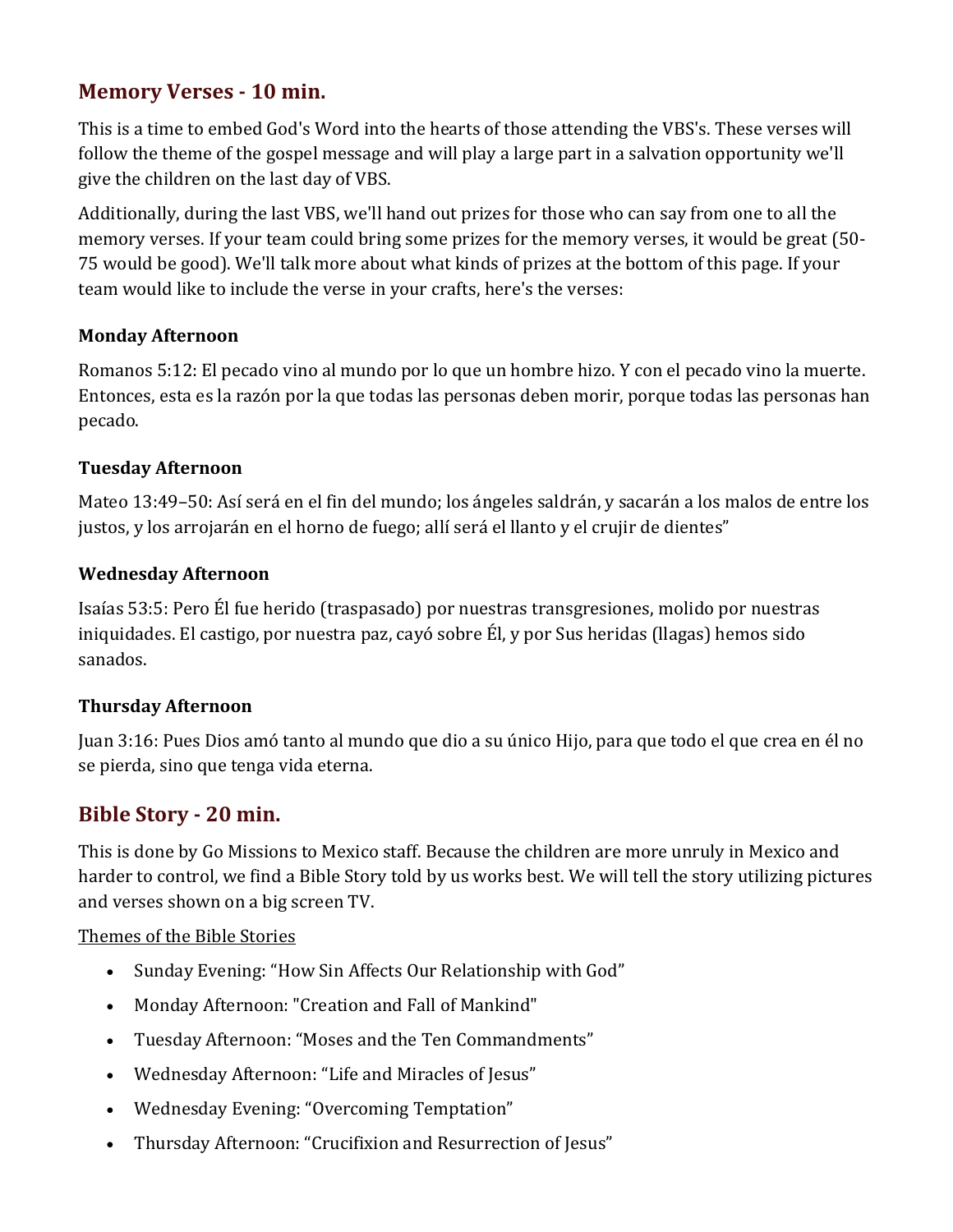## **Craft & Snack Time - 20 min.**

This is an important time where your team's participation is important. The children are divided into groups of ten, with one or two people from your team attending them. You will need to bring crafts and snacks for at least 100 children for each of the five VBS's that you'll be doing (we will notify you if more are needed). Package the crafts in bags of 10 (snacks do not need to be packaged in bags of 10). We have discovered that by forming groups and having them sit on the floor, works best for crowd control. Try to avoid candy and sweets for snacks.

## **Salvation Altar Call - Last Day of VBS**

The last VBS (Thursday), we'll present a clear salvation invitation for children to receive Christ. This will be the culmination and goal for all that has been done in the VBS's. It's a special time, and many children will pray to receive Christ or recommit to Him.

## **Summary of What Items You'll Need to Bring for Your VBS Ministry**

- Bring game equipment to play with children during the play time.
- Be prepared to sing some children's songs (If you need help let us know). For help with children's VBS songs consult our website for more help
- Bring crafts and snacks for five VBS's with enough for 100 in each VBS.
- 50-75 prizes for those who memorize VBS verses.
- Come prepared to share 12 testimonies geared for children. More on sharing your testimony

## **Craft Ideas**

- Coloring books You can photocopy pages, or purchase a Bible coloring book (preferably in Spanish) and have the children color them. Crayons needed.
- Puppets Use paper lunch sacks and provide pieces for their mouths, ears, etc. Crayons needed for this craft.
- Paper plate half-masks Beforehand, cut paper plates in half, punch holes by ears, and cut eye-holes and a slot for the nose. Let the kids color them and put rubber bands through the holes. They can wear the masks by putting the rubber bands around their ears.
- Paper plate visors Beforehand, cut paper plates in half and punch a hole near each corner. Have the kids decorate them and tie a piece of pre-cut elastic through the holes to make a visor.
- Crowns Trace a simple outline of the front of a crown onto tag board or other stiff paper. Cut them out and punch a hole at each end. Let the kids decorate them and put a piece of precut yarn or elastic through each hole. To put the crown on, place on head and tie strings in back.
- You can look on the Internet for other great ideas as well.